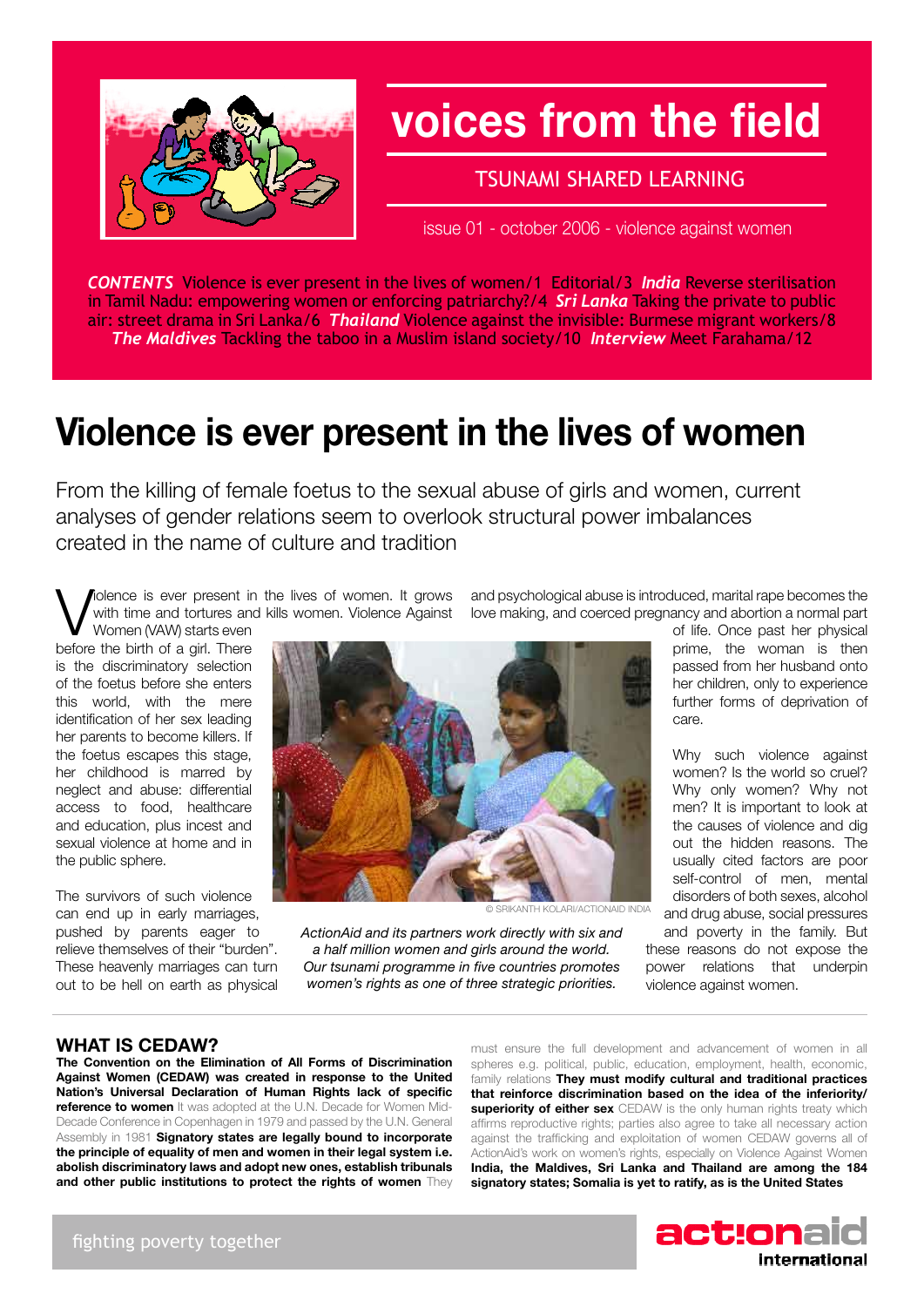every nine seconds a women is **battered** by her partner • every year 5,000 brides are **murdered** or commit suicide due to dowry-related problems • one in three women around the world are beaten, **forced into sex** or otherwise abused during their lifetime • women are most **at risk** at home and from men who are family members

#### continued from page 1

The power imbalances between men and women in the family, community and society at large are overlooked when talking about VAW. The structural violence that the state and other patriarchal actors have sanctioned is not challenged due to fear that the peace of the existing institutions will be disturbed. Too much questioning of the family, religion, state, law and education can interrupt the power structure that people have carefully constructed over decades. We are not to question why, but to tolerate systematic suppression in the name of culture and tradition.

All women, whether rich or poor, educated or uneducated, high caste or low caste, are subject to this structural violence. It is inevitable that at some stage in their life, they will experience male dominance, suppression and oppression via culture and tradition. Some women overcome it, after long and painful struggles. Survivors of violence need constant confirmation of the decisions they have taken to fight against these power imbalances and conservative thinking that are embedded in the society.

### AFTER THE WAVES **WOMEN MORE AFFECTED**

- **Up to 4x more women than men killed** in some villages in Indonesia and 3x in India, largely because women were more likely to be at home and less likely to be able to swim or climb trees
- **Increased verbal harassment and physical and sexual violence** in crowded camps and temporary shelters due to a lack of privacy and a higher ratio of men to women
- **Increased domestic violence** due to new strains on the family unit and the tendency of many men to abuse alcohol for solace

In disaster situations women face increased violence. Reports from tsunami-hit countries by women's groups and NGOs have highlighted the different forms of VAW, alongside anecdotal evidence about physical violence in camps and temporary shelters by family members and outsiders.

Women had to absorb the shock of the disaster and bear the family grief with little support from the men, who were turning to alcohol and other abuses for comfort. Women were further excluded from relief assistance programmes, livelihood promotion activities, consultations on reconstruction/planning, and specifically from decision-making bodies such as planning committees. Nobody consulted them about their needs, especially concerning protection and security.

Such structural barriers and exclusion furthered VAW and forced women to get organised in a few countries. They formed task forces, coalitions and organised forums to discuss their issues. They forced governments and donor communities to listen to their grievances. They demanded attention and claimed spaces. But these isolated initiatives have not improved their status and VAW continues to grow not only in tsunamiaffected communities, but also in other parts of these countries.

During one of my field visits after the tsunami, I came across a woman who told me "the camp was secure for my husband to beat me up. I could not retaliate for the fear that others would hear us. Sometimes I wonder why it is only the women who are concerned about such social stigma. Doesn't he feel ashamed for beating up a defenseless woman?"

At times I too wonder why, and it disheartens me. But as a field worker I should not get disheartened. If we feel helpless then who will assist these women – our grandmothers, mothers, sisters, and daughters? Let's instead get energised by the small victories we see and vitalise and strengthen the campaigns against VAW.

- Sriyani Perera, ActionAid International Asia Women's Rights Coordinator sriyani.perera@actionaid.org



© petterik wiggers/panos/aai

Actionaid's vaw policy framework **post-tsunami Assessment of the VAW policy environment** and actors, including an analysis of the extent to which CEDAW is addressed by existing laws **Local and national alliance building** for advocacy through participatory action research, citizen's report and national fora **Communications strategy** and material aimed at community level awareness raising on rights and entitlement of women to security, protection, compensation, and service provision in the post-tsunami context **Capacity development** of ActionAid staff and alliance members on VAW/WR/legal framework **Community-level awareness raising**, analysis, organising and action planning; this will simultaneously generate information for policy intervention\* Analysis of findings by alliance members, leading to the production of a **country-level citizens' report** and policy and practices influencing work\* **International alliance building** for post-disaster VAW policy advocacy, increased dialogue and alliance action planning, synthesized policy guideline, and International Women's Day events \* components of this work will draw on communications and media strategies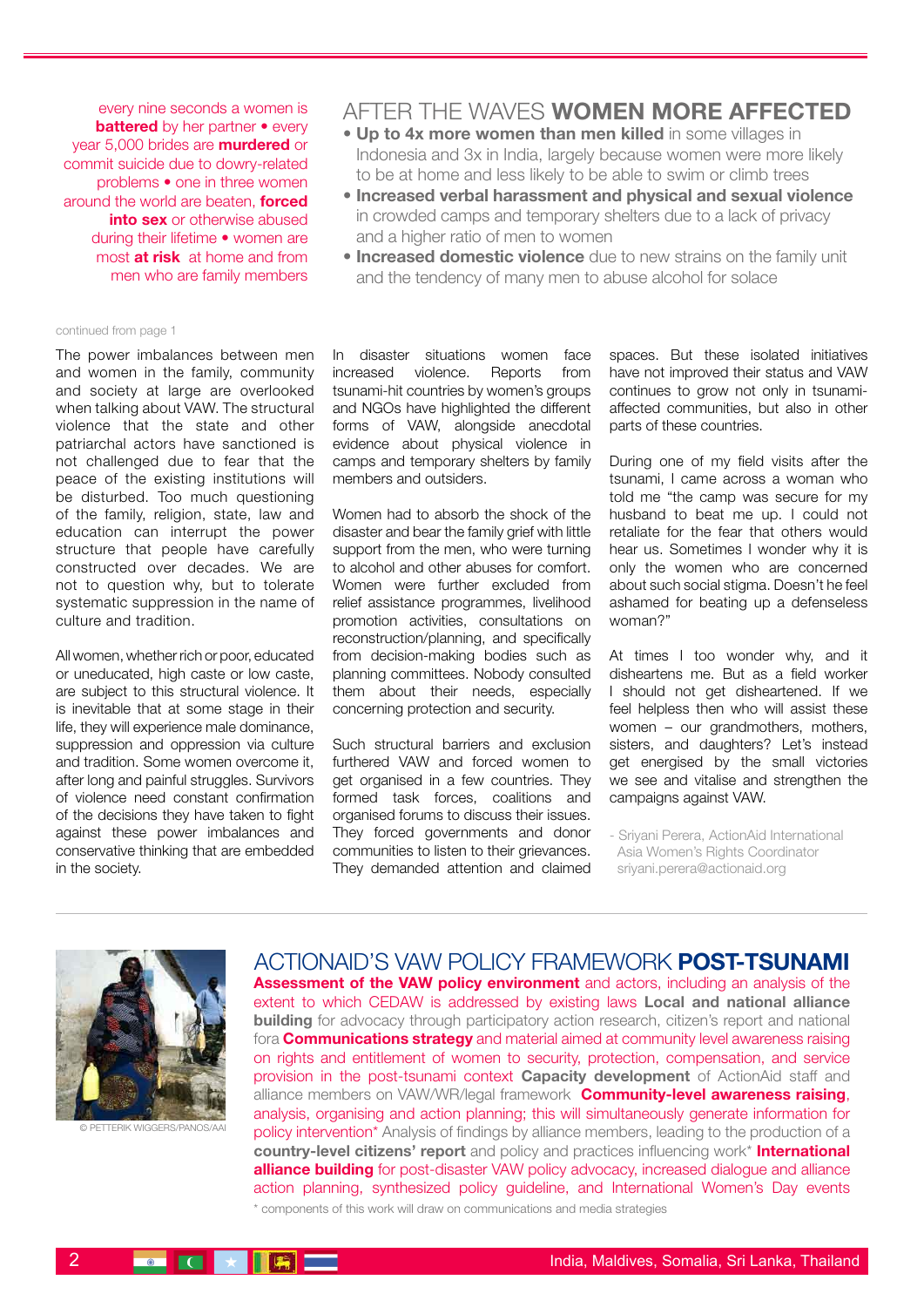

**M PARKER/ACTIONAID** 

**"Working with men is more challenging than working with women. When I joined the struggle to close the liquor bar, everyone laughed at me. Even now people laugh at me. But I believe that most problems arise because of alcohol. Drinking is no excuse to vent out frustrations. Finally in the struggle to close the bar there were only 15 men [showing support] and all the others were women. I feel bad that lots of women were beaten up by their husbands for joining the campaign."**

**- Prakash Banik Volunteer, saathi Andaman Islands**

Have your say! Email us in 75 words or less preetid@actionaidindia.org

Dear Friends,

It's been almost two years since ActionAid International started working alongside the poorest and most excluded communities affected by the Indian Ocean tsunami. In India, Thailand and Somalia, our existing country structures swiftly turned efforts to rebuilding people's lives. In Sri Lanka and the Maldives, we had to start from scratch, forming new partnerships and alliances.

Already we've reached 400,000 tsunami-affected people. This includes fisherfolk, farmers, coir weavers, widows, dalits, stateless people, women affected by violence, and children in both rural and urban areas. We've developed and carried through unique initiatives and programmes that have at their core the human rights based approach and the voices of those in greatest need. And we've rejected quick and immediate fixes in favour of long-term and sustainable solutions.

This experience has generated immense knowledge of development issues and the disaster reconstruction process across five diverse countries and 63 local partners. But are we properly sharing these valuable learnings to gain maximum benefit for ourselves both as individuals and a collective organisation? Or is this knowledge being confined to our own field offices and tea rooms?

Voices from the Field is an attempt by the Tsunami Management Team to encourage us to better support each other by openly sharing our successes, failures, hopes and recommendations for those in similar situations. Produced for and by field workers, it aims to strengthen our response using first-hand knowledge from people working on the ground directly with affected communities. Our goal is to inspire, influence, improve, educate and learn, especially when the way forward is less than clear. This inaugural issue was led by the India tsunami team.

Only by joining hands in this spirit of shared learning can we truly become "one programme" and fulfil our commitment to fight for the rights and rebuild the lives of poor and excluded tsunamiaffected people.

In solidarity,

**BIJAY KUMAR** Convenor, International Tsunami Response BIJAY.KUMAR@ACTIONAID.ORG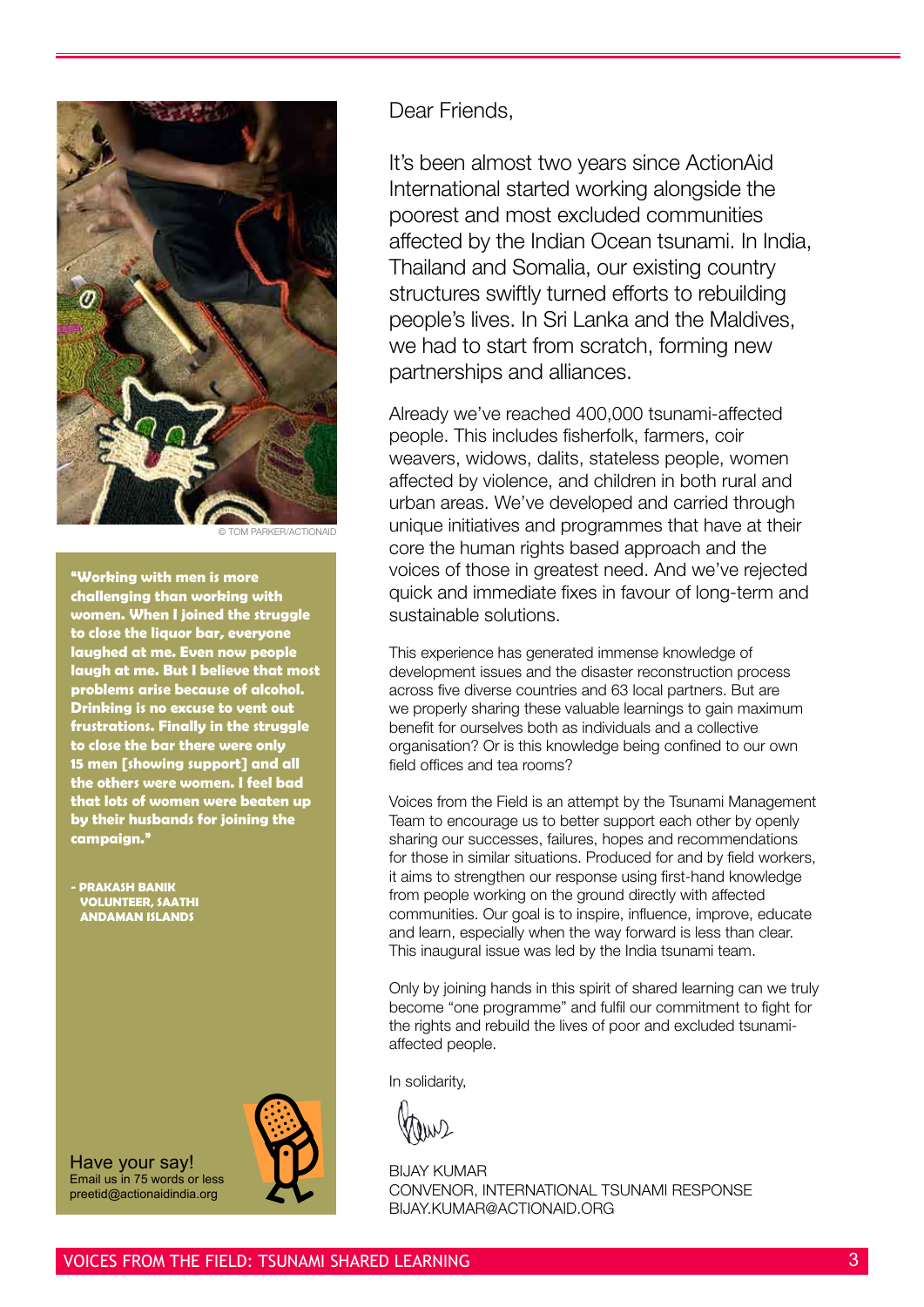### REVERSE STERILISATION IN TAMIL NADU Empowering women or enforcing patriarchy?

**The tsunami killed 2,300 children in Tamil Nadu, spurring the government into offering free reverse sterilisation operations to women who had decided they didn't want any more children due to poverty**

I am 36 years old<br>and I did not want<br>to undergo reverse and I did not want to undergo reverse sterilisation. At this age it is risky to bear children," said Allirani from a temporary tsunami shelter in Nagapattinam district of Tamil Nadu in India. Allirani lost both her children, a five-year-old daughter and threeyear-old son, who were sleeping when the huge waves engulfed them.

"Their memories haunt me and I still feel at a loss thinking about my

children. It is very painful, but what hurt me more is the lack of emotional support from my family members," she said.

Living in the temporary shelters of Nambiar Nagar village, life became hell for Allirani when the Tamil Nadu government announced they would offer women free reverse sterilization operations or 25,000 rupees (approx. USD 525) to those who wanted to get it done in a private hospital.

Allirani refused and was subjected to physical torture by her mother-in-law and sister-in-law. Her husband was a silent spectator to the entire event. He also wanted Allirani to get the operation done. But Allirani wanted to adopt a tsunami orphan and did not have the courage to tell the family.

One of the ritualistic beatings by her sisterin-law was so harsh that Allirani ran out of the house screaming, much to the shock of the other residents of the temporary shelters. This was when she made up her mind to fight the physical and emotional trauma and start enquiring about adoption. But with no one to support her, she finally gave up and submitted to the



association to explore methods of legal recourse; they collected all of Allirani's hospital bills and prescriptions; they submitted a written complaint to the district collector's office; and they followed up on the case regularly. In partnership with likeminded organisations working on the issue and with local journalists, they also took the story to the media.

CWBC worked on about 25 cases in Allirani's village. They didn't have

© Srikanth Kolari/actionaid india

demands of her husband's family.

Allirani had the operation in a private clinic and then faced another problem – getting the promised 25,000 rupees from the government. Allirani was all alone as she ran from one office to another trying to claim her money. Every unsuccessful day resulted in more shouting from the family.

During this time Maligha, a psychosocial counsellor with ActionAid India's partner Construction Workers Building Center (CWBC), approached Allirani. CWBC works in 65 villages in Nagapattinam and decided to tackle the issue of reverse sterilisation after realising that many post-operative women, in addition to not receiving their money, would still not be able to conceive and require counselling. CWBC field officers and psychosocial counsellors developed an action plan through consultations with programme staff from ActionAid India.

Maligha and field workers obtained copies of the government's orders regarding reverse sterilisation and made sure their facts were clear about the 25,000 rupees payment; they contacted a lawyers a set target, but instead helped women upon hearing of their need. While there were no efforts to link affected women via forums, group counselling sessions offered opportunities for the women to come together for strength and solidarity. After five months of hard work, Allirani finally received her money.

Seven months after the operation, Allirani had not yet conceived. She still wanted to adopt, so Maligha helped to convince her husband to agree by explaining the dangers of pregnancy for older women and by emphasising Allirani's decision. Maligha also informed them about the process, warning that it could be long and tedious, and offered her ongoing support.

"I have no preference for a male child and thanks to Maligha's support my husband has let me decide. I am just waiting for our permanent house to be constructed and hoping that the formalities of adoption will be completed by then so I can bring the child home. I am happy, but I wish that Maligha would have come earlier and then I would not have had to go through the operation," said Allirani as she wiped away her tears.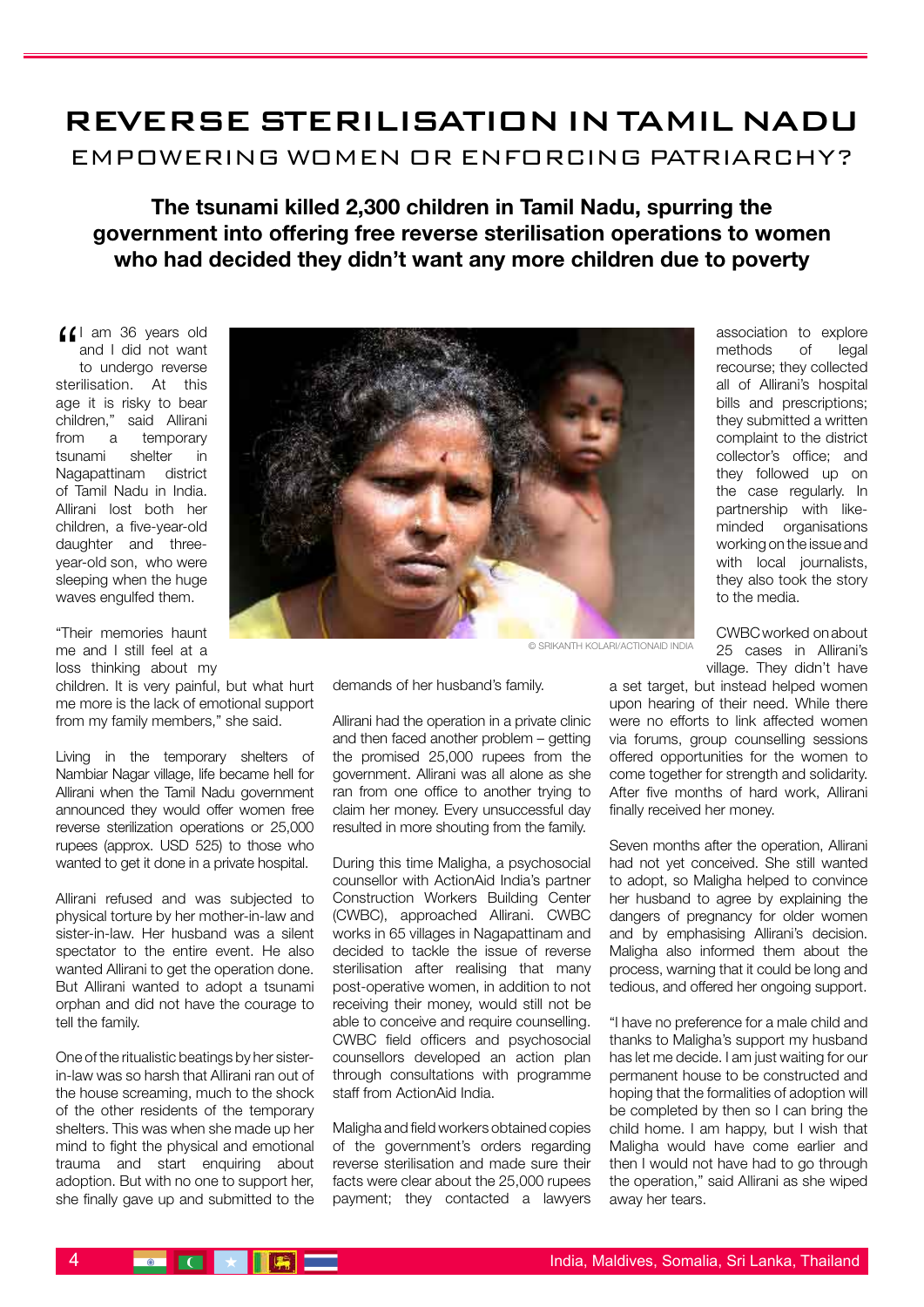### **PARTNER**

Construction Workers Building Center

### right holders

25 women who participated in a government-led post-tsunami reverse sterilisation programme

### **LOCATION**

Nambiar Nagar village, Tamil Nadu state in India

### issue

Government failed to deliver promised financial compensation

### action plan

Identify and approach women in need; obtain copies of supporting documents like hospital bills and doctors' certificates; submit written complaints at district level; join hands with like-minded organisations working on the same issue; encourage local journalists to give media coverage; hold group psychosocial sessions for affected women throughout and beyond the process

Social activists WORRY THAT THIS high-profile reverse **STERILISATION** programme is feeding into broad cultural biases that only validate women if they bear children

Statistics collated by the Department of Women and Children indicate that domestic violence in India is spiralling. Seven million complaints are expected to be registered in 2006-2007, a whopping 40 percent increase since the previous year.



**Psychosocial** counsellor **Maligha** from ActionAid India's local partner organisation Construction Workers Building Center says:

**"I wish we all could have responded earlier to issues like this. By the time I could get involved in Allirani's story it was already too late. Fresh out of the training I was prepared with methods of dealing with the problem.** 

Allirani was running around to get the money promised by the government only three days after her reverse sterilisation operation. The first thing I did was suggest she take a rest and and get my team of field officers to sort out the issue. I met her and her family members daily and started talking about various issues but never brought up the incident of the operation. I knew that Allirani had to take care of her health and the crammed temporary shelters she was living in were extremely unhygienic.

With Allirani's support we started talking to others in the village and told them about the importance of keeping the shelter clean. We were able to organise a handful of people to start cleaning the surroundings.

Slowly we started getting closer to the community and I was getting to know Allirani better.

It was a challenge to convince Allirani's husband about adoption, especially as he was sure that since the operation was complete, Allirani's fertility was back. It was quite a process and I used various methods to put Allirani's point across. Finally Allirani's husband agreed, though the rest of the family are yet to accept the decision.

As for other women in the community, some were happy and some skeptical but now I get a lot of enquiries about the adoption process from other people in the nearby hamlets.

I wish I had met Allirani earlier."

**A study of 8,000 abortions performed after amniocentesis tests to determine the sex of the foetus in Maharashtra state of India showed that just one was male (Narasimhan 1994). In 1990 the country's ratio of women to men was 945:1000, now it has dropped to an alarming 933.**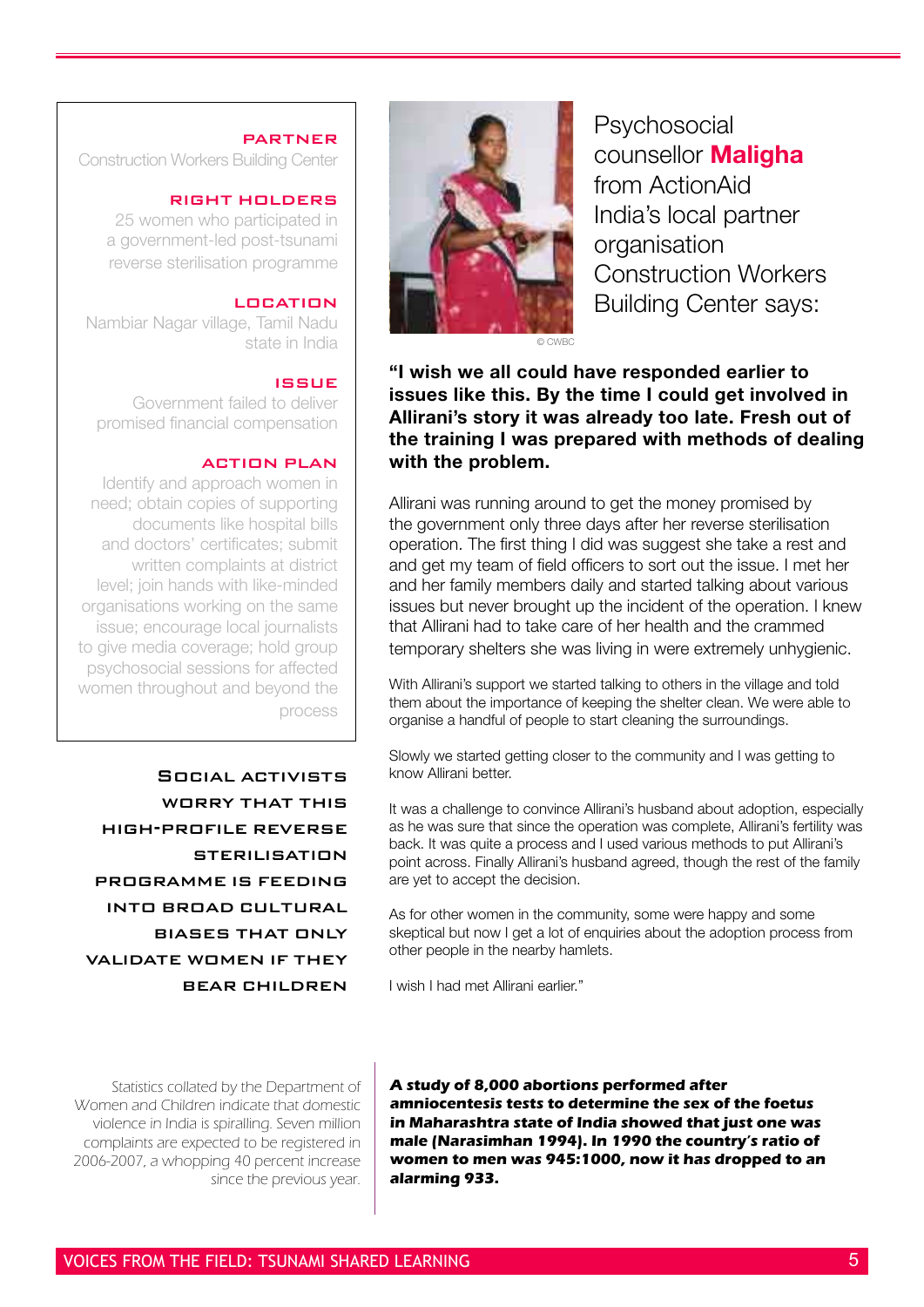## **taking the private to public**

**What happens behind closed doors no longer has to stay hidden, thanks to confront and question their own roles as perpetuators, fearful**

Colorful costumes, painted<br>
faces, sing-a-longs,<br>
house and the village faces, sing-a-longs, houses and an animated troupe of actors spreading important social messages. "It is a very good initiative because people can learn many things. Even children watching these dramas can see what is happening around them, understand some of these problems and, to a certain extent, prevent these behaviours in the future," said K.W. Marinona, 52, of Welliwatte village in Southern Hambantota district, Sri Lanka.

Street Drama is a fun, easy-to-understand and hugely expressive vehicle to communicate with local communities. "During our first Street Drama in November 2005 conducted as part of our campaign on Violence Against Women (VAW), we realised that

people really enjoyed the plays, paid lots of attention and participated in the shows," enthused Kisholi Perera, Team Leader of ActionAid's Women's Rights Unit, who collaborated with Dharana Cultural Collective. "It was a great learning experience for us."

So it followed naturally that in May 2006 while planning activities the Women's Rights Unit in partnership with the Communications and Capacity Building Units came up with the idea of using Street Drama to raise awareness and break misconceptions about HIV/AIDS and disability along with VAW.

Dharana quickly jumped on board. "Street Drama is an art where we can make a greater influence on people's thinking," explained an eager Anton Mihidukula, who founded Dharana in 1982 to raise



awareness about workers' rights after the UNP government increased neoliberal economic policies and opened production factories and Free Trade Zones. Since then the Sinhala-speaking group has delivered a wide range of social messages to people across the island, as well in India and Nepal.

The next step involved drafting key messages and educational materials, fixing deadlines and discussing budgets. Once the proposal was finalised, the team then had to write scripts, design brochures and booklets and coordinate with their field office in the South. The entire planning process lasted three months, with festivities being launched on August 13 in Hambantota and appearing in national news items for the first two days. The campaign reached a total of 42 villages and public placesover two

weeks and stuck to its budget of 764,500 rupees (USD 7,645) for 42 shows and communications materials.

"It was very fun, people enjoyed it a lot, and vibrant discussions came up after the performances. We were very surprised as we weren't expecting so much participation," confessed Indika Dayarathna, ActionAid field officer from the South, whose favourite play was the one on domestic violence. "We had to ask local officers for permits to perform in some public places such as bus stands. Sometimes we had problems, but we managed. Next time we should work on all these legal issues with the government more in advance."

Another difficult task was the coordination and design of communications materials (booklets, stickers and brochures) in three

**at a glance: 42 villages** and public places reached **more than 4,000 audience** (6 ActionAid staff, 10 partner staff, 2 resource people) needed to get things on the road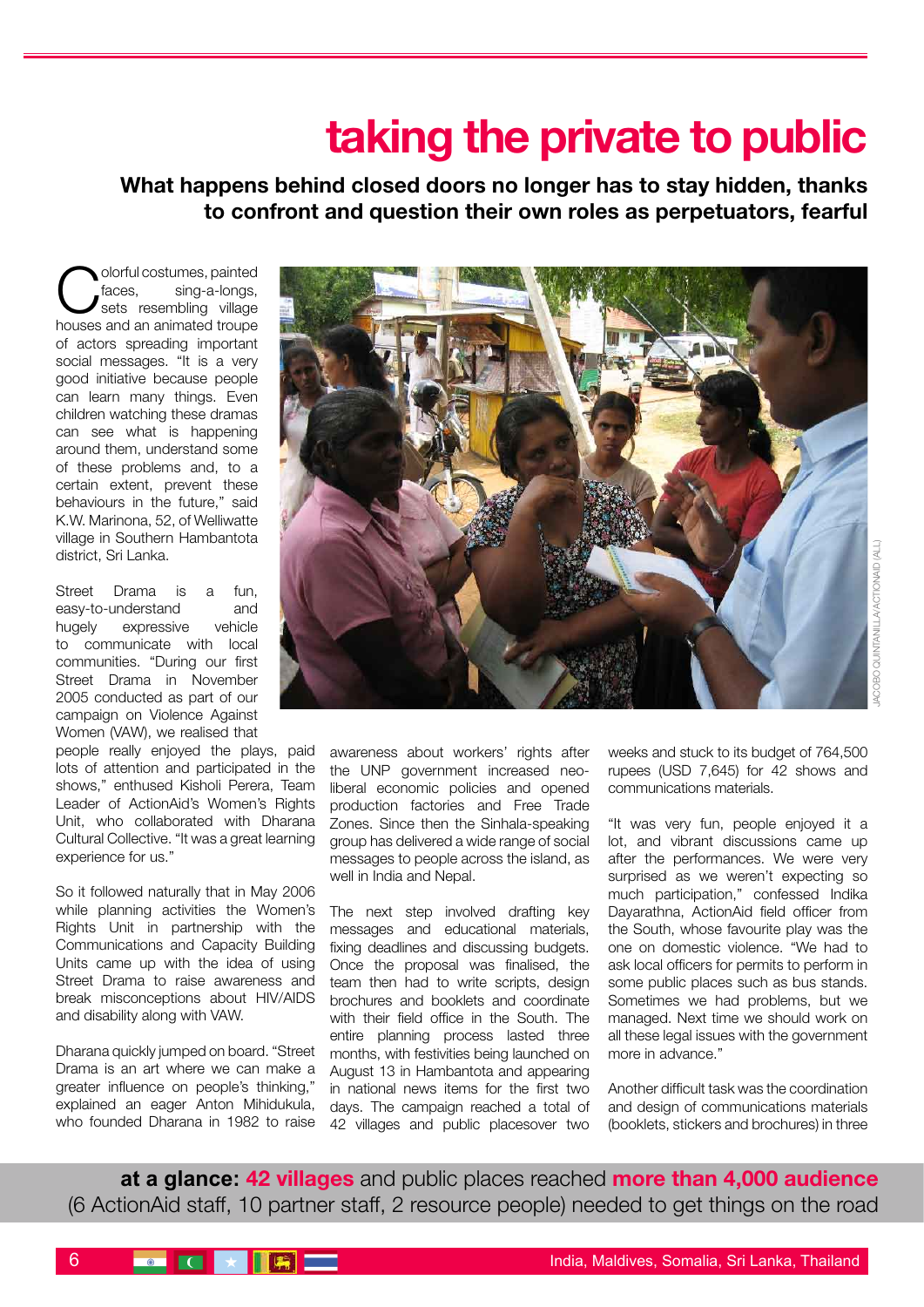## street drama **in sri lanka**

**to a Street Drama initiative that is forcing tsunami-affected communities victims and compliant bystanders in violence against women**





laguages (Tamil, Sinhalese, English). However, one of the biggest challenges was adapting key messages into scripts.

"We knew what we wanted to say about VAW, HIV/AIDS and disability, but turning rights concepts and technical wording into easy-to-understand, meaningful and accurate messages was hard," said Kisholi. "We had two rehearsals with the drama group where everyone was invited to give comments and suggestions. Afterwards we reworked the parts which were unclear or inaccurate. It was essential to take everybody on board."

The final outcome was four plays that encouraged lively audience participation. The team also conceived of a mobile caravan filled with educational materials, staffed by one male lawyer, one social worker and two ActionAid programme

## Tips for next time

"We would include women resource people such as women lawyers to make it a friendlier service, especially for violence affected women. We would also have better coordination with the government authorities to get permissions to use public places."

*- Indika Dayarathna, Programme Officer for ActionAid Sri Lanka's South Programme Support Unit*

"The street drama was best received in communities. In public places people weren't really interested in the performances, but they still managed to absorb some of the key messages we wanted to deliver."

*- Anton Mihidukula of Dharana Cultural Collective*

laughed because the characters were fun, but the message was very clear. I think we enjoyed and also we understood," said Supun Madushanka, a 16-year-old student from Mirijjawila Madya village.

People who came to see the Street Drama were amused and concerned at the same time. They saw the public demonstration of something very private: domestic violence. "They wondered if this issue should be discussed out there," said Kisholi. "But it was inevitable that they confronted it and that they were forced to relate it to their experiences at home. Women found it challenging but comforting at the same time to talk about the violence they face. And the perpetrators found themselves being ripped out of their guise.

officers from the South. After the performances this resource team posed questions to the audience and facilitated discussions on things such as domestic violence and access to legal services.

"Many people experience these problems, but they are afraid to talk openly," explained lawyer Dinesh Abeysundara. "They never look for any kind of support as they feel ashamed and fear being rejected by their communities. Our initiative tried to help them challenge this situation and change some of these attitudes."

One especially powerful role play showed a drunk father beating the mother for cooking a "tasteless" dinner, with their child watching and crying and begging the father to stop. "I think it was black and white for parents and children about how sad and negative it is to beat a mum. We Kisholi recommends that the next step of the campaign should be to deepen our own analysis of the issue and to facilitate for communities' self-reflection through collective organisation.

"Are they the suppressed woman who grins and bears the violence without retaliation? Are they the neighbour who watches it happen all the time, folding their arms in fear? Are they the police officer who always blames the woman for making the issue public and bringing shame on the family unit," she asks.

It is time for women to shed their fear and help each other to respond, react and, above all, be proactive. ActionAid Sri Lanka will work towards this, and already has plans to take the Street Drama campaign to the East of Sri Lanka once the security situation permits.

 **members** over two weeks **2,000 brochures and booklets** distributed **18 hard workers 764,500 rupees** (USD 7,645) total cost, including communications material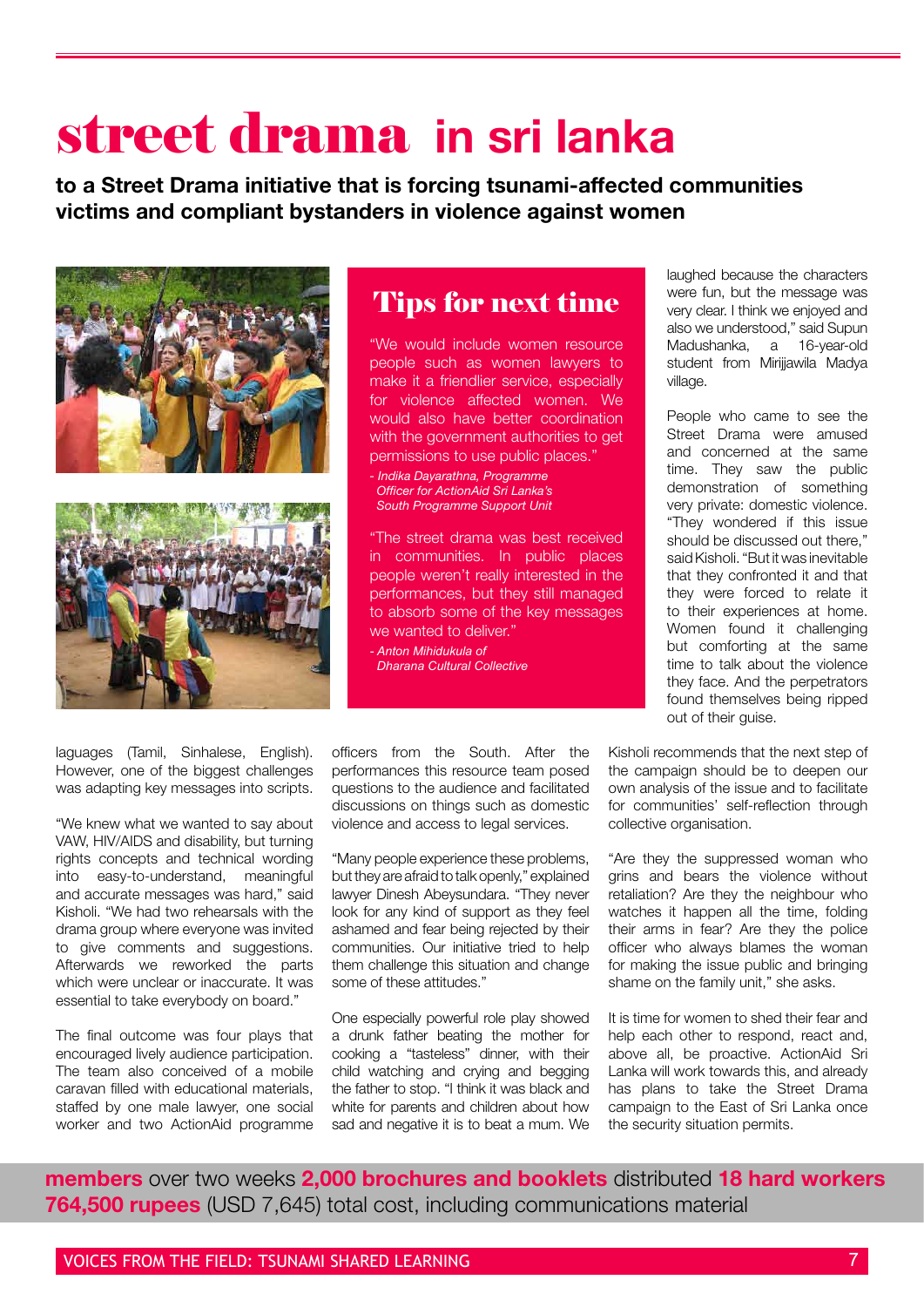# **Violence against the 'invisible'**

**Burmese women migrant workers are among the most marginalised and abused group in Thailand. After the tsunami washed away their precious paperwork and work permits, these women become doubly vulnerable to violence and even more invisible to NGOs and government officials** 

**W** Then the giant waves of December<br>  $\sum_{\text{of } \text{souther}}$  Thailand, migrant 26, 2004, hit the Andaman coast workers from Myanmar, especially those illegally employed in the fishery and service sectors, were massively

though silently affected. Having fled their homes across the border and exchanged political instability, poverty and military dictatorship for minimal wages, poor working conditions, abuse and discrimination, they found themselves once again fighting for their life while struggling with the fear of being deported.

"While I hid in the forest, people came and distributed food and water. I was afraid of the people who were coming because I was worried they were the police," remembered Ma Daw Lay, a 44 year-old Burmese worker who laboured in a shrimp factory. "After the tsunami I worked on construction sites in different locations in the Takuapa district. I was manipulated by Thai sub-contractors many times. Sometimes they informed the Thai police to arrest the Burmese workers who did not have identification."

With a large number of migrant women illegally employed as waitresses, massage girls and sex workers in tourist restaurants and hotels, as well as informally on the beaches, their struggle to

rebuild their lives faces many obstacles. The tsunami claimed the lives of 5,395 people in Thailand. For many Burmese migrant workers who survived, it also claimed their jobs. For the lucky ones who possessed valid identification and employment documents, the tsunami

swept away these precious papers too.

"Being illegal significantly increases vulnerability to physical and sexual abuse and exploitation by employers," explained Adisorn Kerdmongkol, Programme



© sirima nusaeng

"More than 120,000 migrant workers from Myanmar are employed in the six tsunami-affected provinces of Thailand."

> Coordinator of Thai Action Committee for Democracy in Burma, a partner organisation of ActionAid Thailand. "These women suffer in silence because they are too scared to seek help. Most are threatened with arrest or deportation if they attempt to report their attackers."

Overlooked by government records, Burmese migrant women are subject to rape, assault in the workplace, domestic violence, sub-standard pay, long hours, uncompensated overtime, no life insurance, and an inability to

> protest because they are illegal. According to Adisorn, 75 percent have no education at all, including no education about healthcare let alone access to healthcare: "So those working in sex tourism also tend to have untreated sexually transmitted diseases," she said.

> Thailand's employment registration fee of 4,500 baht (about USD 110), plus another 3,500 baht for renewal every year, is unrealistic. The women can instead easily secure work in the informal sector due to the high demand in areas such as Phang Nga province, where tourism development is gaining rapid momentum. The construction of luxurious beachfront hotels is similarly providing jobs for their male counterparts as unskilled labourers.

> According to the Grassroots Human Rights Education and Development Committee (GHREDC), currently more than 120,000 migrant workers from Myanmar are employed in the six tsunami-affected provinces of Thailand.

"We must not forget that this vulnerable group is easily overlooked. Because they lack legal documents, they don't make it onto government registers and they don't have opportunities to voice their concerns. They don't realise that they have rights just like you and me," cautioned Chuengsuk Arsaithamkul,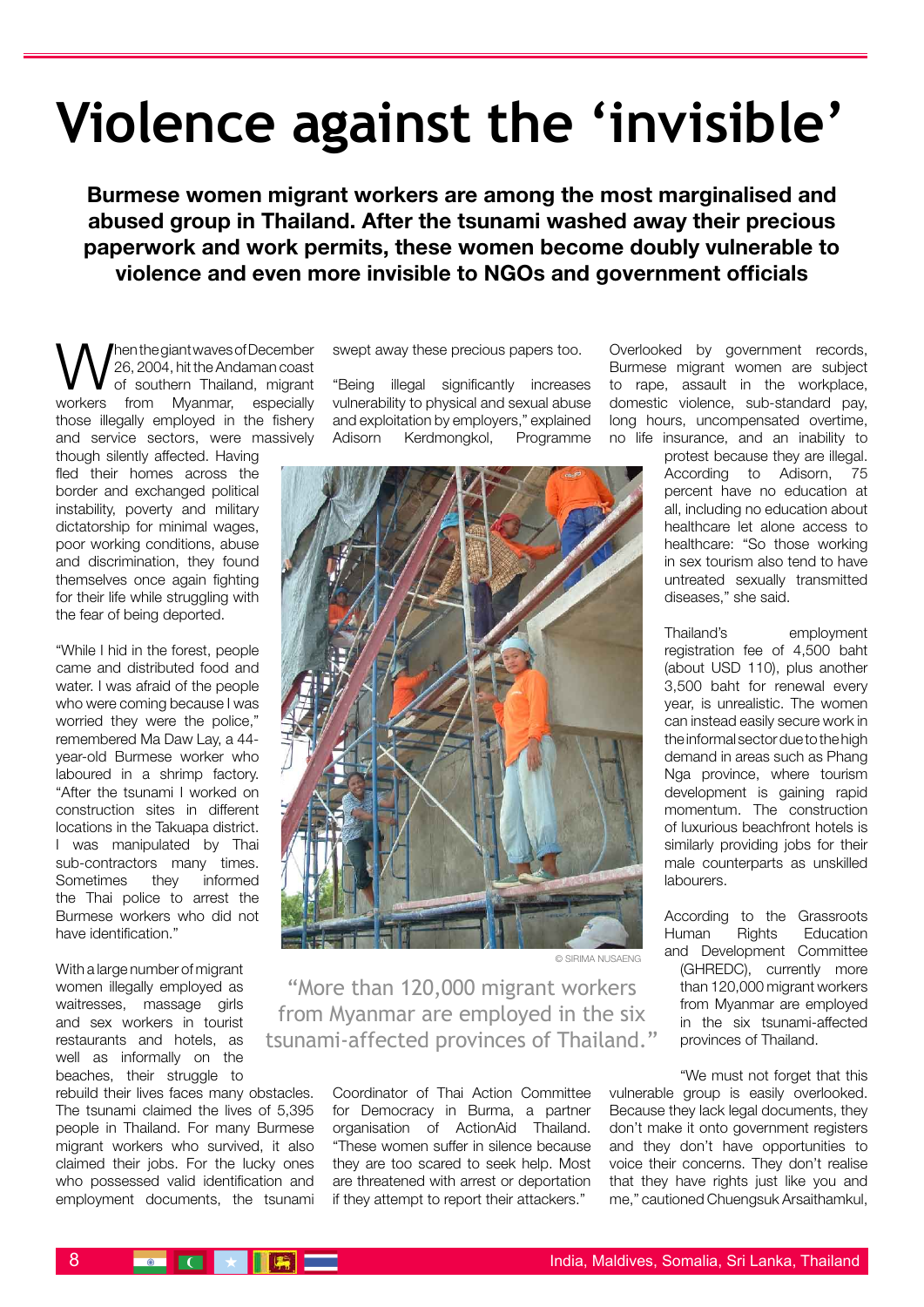#### continued from page 8

who has just joined ActionAid Thailand as Women's Rights Coordinator and is keen to get this work going.

"All interventions addressing the issue of Violence Against Women must provide safe spaces and support women to emerge and demand their rights, while pushing for just punishment of their perpetrators. At the same time, the Thai government cannot violate these women's rights by using the excuse that they are illegal migrants."

*(GHREDC also notes that not only migrant worker women, but men too, are experiencing violence committed by both the Thai and Burmese: employers, government officials, and even communities.)*

"These women suffer in silence because they are too scared to seek help. Most are threatened with arrest or deportation if they attempt to report their attackers."



Following ActionAid Thailand's appointment of Chuengsuk Arsaithamkul as Women's Rights Coordinator, their plans to work with poor and excluded women are in full swing!

- **Workshops for staff** and partners to understand the legal framework for Violence Against Women
- **People's Report** on VAW in tsunami-affected communities in Pang-Nga and Phuket provinces
- Women-centric **sustainable agriculture initiatives** in farming and fishing, including access to and control over land
- **Reproductive health programmes** for healthy sex, safe abortion and education rights for pregnant students
- Collaboration with other NGOs working on women's law to positively **influence draft bills** on issues such as domestic violence



The local fishing industry employs

Human rights training sessions for workers in uman rights training sessions for workers Fearing deportation, women from Par<br>Ban Neing village help to raise awareness Week contruction site on the Mar



Week contruction site go into hiding

**"The psychological work we have implemented with traumatised children does not help only them, but also the volunteers themselves. Because the more we know about their difficult life, the more we can find ways to handle our own issues."**

**- Supreeya Lapyingyong, volunteer, Khukkak Center Foundation for children, thailand**



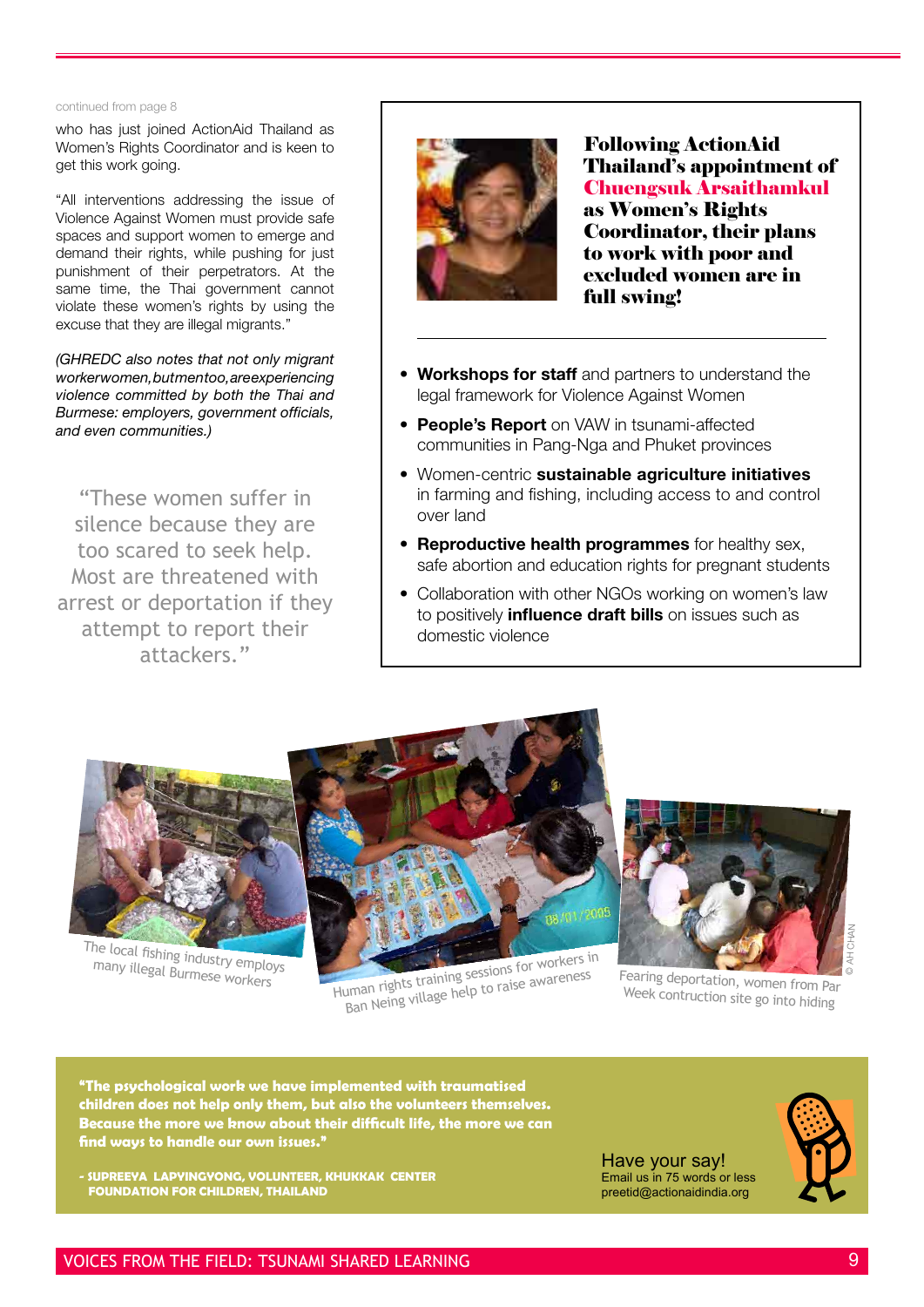## **Tackling the taboo in a Muslim island society**

Speaking out against Violence Against Women in many countries often means speaking out against traditional beliefs and the comfort of age-old customs

For most Maldivians, Violence<br>Against Women (VAW) is a taboo<br>topic. It challenges traditional beliefs<br>that a woman's role is to be obedient or most Maldivians, Violence Against Women (VAW) is a taboo topic. It challenges traditional beliefs and submissive to her husband/father. And it threatens the deep-rooted and institutionalised gender discrimination that thrives as a result.

With national law based on Islamic Shariat law and forbidding women to become head of state, women are at a disadvantage, with religion often being seen as advocating patriarchy although the situation is less severe than in other Muslim countries.

"It is the age-old cultural norms which are soaked in our religious beliefs that prevent recognition of emotional, psychological and physical violence against women as a problem of magnitude. People don't want to move away from the comfort of customs, including women who have an identity as a good/obedient/ideal woman," said Fathimath Afiya, Executive Director of Care Society, ActionAid's sole partner in the Maldives.

"Currently we have a serious lack of policies and laws relating to women, while the few we have are desperately inadequate. This leaves our national position on women's rights rather ambiguous." This is despite that an Office for Women's Affairs was established in 1981 or that the Maldives ratified the Convention on the Elimination of All Forms of Discrimination Against Women (CEDAW) in 1993.

Women who lost their husbands to the Indian Ocean tsunami found themselves alone and without any support. Firstly, Maldivian women are severely geographically isolated, with communities scattered across 200 inhabited islands (of 1,192 total islands), some with

populations as small as 500 to 1,000 people. Secondly, many were plunged into deep depression and despair, with an increased dependency on others for basic needs like food and shelter matched by an increased vulnerability to violence.

To help these women get back on their feet. Care Society started a psychosocial programme on 15 islands, reaching almost 5,300 women. At the same time they conducted a general health questionnaire (designed by the World Health Organisation and modified by Care Society) and found that there was an upsurge in domestic violence

and social issues due to difficult living conditions and families taking out their frustrations on the women members. "The women faced many forms of violence post-tsunami as the status of the family declined economically and emotionally," said Shareefa, a community worker from Gaafu Alifu Island.

Care Society in partnership with Oxfam also ran a Cash for Work programme on eight islands for the first four months of the relief phase. Participants, including 758 women, cleaned up debris and made bricks. "But the project managers were all men," regretted Fathimath, acknowledging that brick making and physical labour is traditionally viewed as men's work. "The men tended to concentrate on completing the projects and paid little attention to the involvement of women although instructions had been given to include at least 30% of women in the project." It was later discovered that the women were being paid less for the same work.



© CARE SOCIETY

40% of women in the Maldives endure some form of violence, according to a recent study by the Ministry of Gender and Family. And yet the general public fails to recognise VAW as a predominant social issue.

> Women in the Maldives have minimal knowledge or awareness of their rights including ones which talk about VAW, even though the crime has long existed. A United Nations Population Fund (UNFPA) and Gender Ministry study (2004) showed the prevalence of VAW at work, home, in public and in the community, while ActionAid's report "Tsunami Response: A Human Rights Assessment" (2005) revealed similar abuses. According to Care Society, one of the most common forms of VAW in the Maldives is emotional and psychological abuse.

> "Any attempt to stir the mechanisms reinforcing patriarchy and VAW is seen as acting against the culture. Reporting or going to the police or taking a case to public office is viewed as unacceptable to most families," said Fathimath, pointing out that there is much work on women's rights to be done across the islands. "Our challenges lie in changing the general outlook of women towards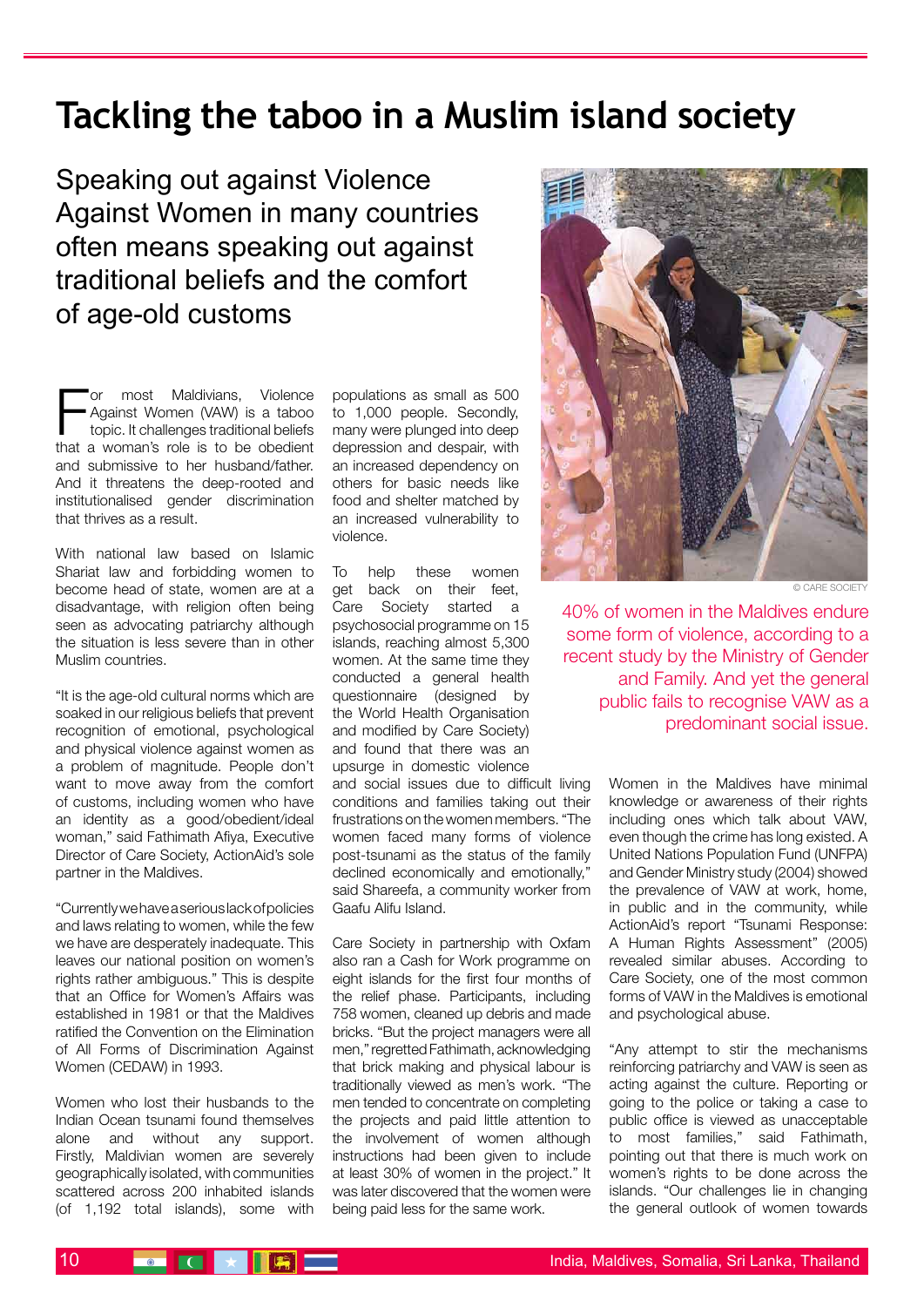themselves and protection of their rights, as well as changing the general outlook of the community."

Already, Care Society with the support of the Gender Ministry has agreed to take the lead in forming a national civil society network to promote work on women's rights and advocate for changes to VAW policy. They will also take the lead in creating local-level network and a database documenting reported cases of VAW and child abuse.

The networks will link to community-based organisations and include women, youth, representatives of vulnerable groups, civil servants and government officials. Activities will empower women to stand up and raise their voices against VAW

and increase their informed participation in all areas of society.

"We must start working at the grassroots level, which means reaching women in island communities and attempting to increase their awareness on what exactly are their rights and how to ensure that these rights are practiced," explained an enthused Fathimath. "Currently women tolerate violence due to a lack of awareness about their rights and because there is no official mechanism to combat VAW and assist abused women."

To do this Care Society will recruit a women's rights coordinator, assistant and programme officers for 15 islands. They will also train 18 people from 18 islands in psychosocial care and disaster management with the support of ActionAid Sri Lanka. Also, once the Gender Ministry decentralises services and establishes a social center and social service worker on each island, Care Society will link community-based organisations to these centers and encourage the absorption of their welltrained staff into the government system to strengthen local capacities.

There is willingness from the women, communities and others to take the VAW issue to the national agenda. And though in their initial stages, Care Society has committed to engage in direct interventions on women's rights and Violence Against Women on a long-term basis.

**Zaahidha Shukury is a community worker on Raa Atoll Ungoofaaru, one of 15 islands supported by Care Society. She first met Aifa\* at Kandholhudhoo camp for tsunamiaffected people (a community she visited weekly) when Aifa decided to come forward and report that her own husband had been raping her.**

"I went to Aifa's household on the pretext of my regular visits and developed an informal relationship with the family. On one particular visit I asked Aifa to go out of the house so I could speak to her husband alone. I opened up the conversation with him by talking about family relationships, intimacy between a husband and wife and how important it is to respect women.

"Aifa's husband suspected that she had told me something. I probed him by asking if he had done anything in this regard, or anything else he felt bad about. Although he denied it, the following week he approached me with a confession and asked for my help. For the next few months I regularly visited the couple to support them and talk about different issues. Now their problem of marital rape is resolved."

\* Name changed to protect privacy

**"After the tsunami, I had the good fortune to meet several lovely people from the islands. What struck me most was that I thought I knew my country well, but how wrong one can be! Geographically the layout of our 200 inhabited islands is so different and the culture and history varies from each and every one. So, never make assumptions of a place, situation, location, culture and the PEOPLE unless you are witness to it. Let us meet the people we are helping!"** 

**- FATHMATHA AFIYA executive director, CARE SOCIETY THE MALDIVES**



Have your say! Email us in 75 words or less preetid@actionaidindia.org